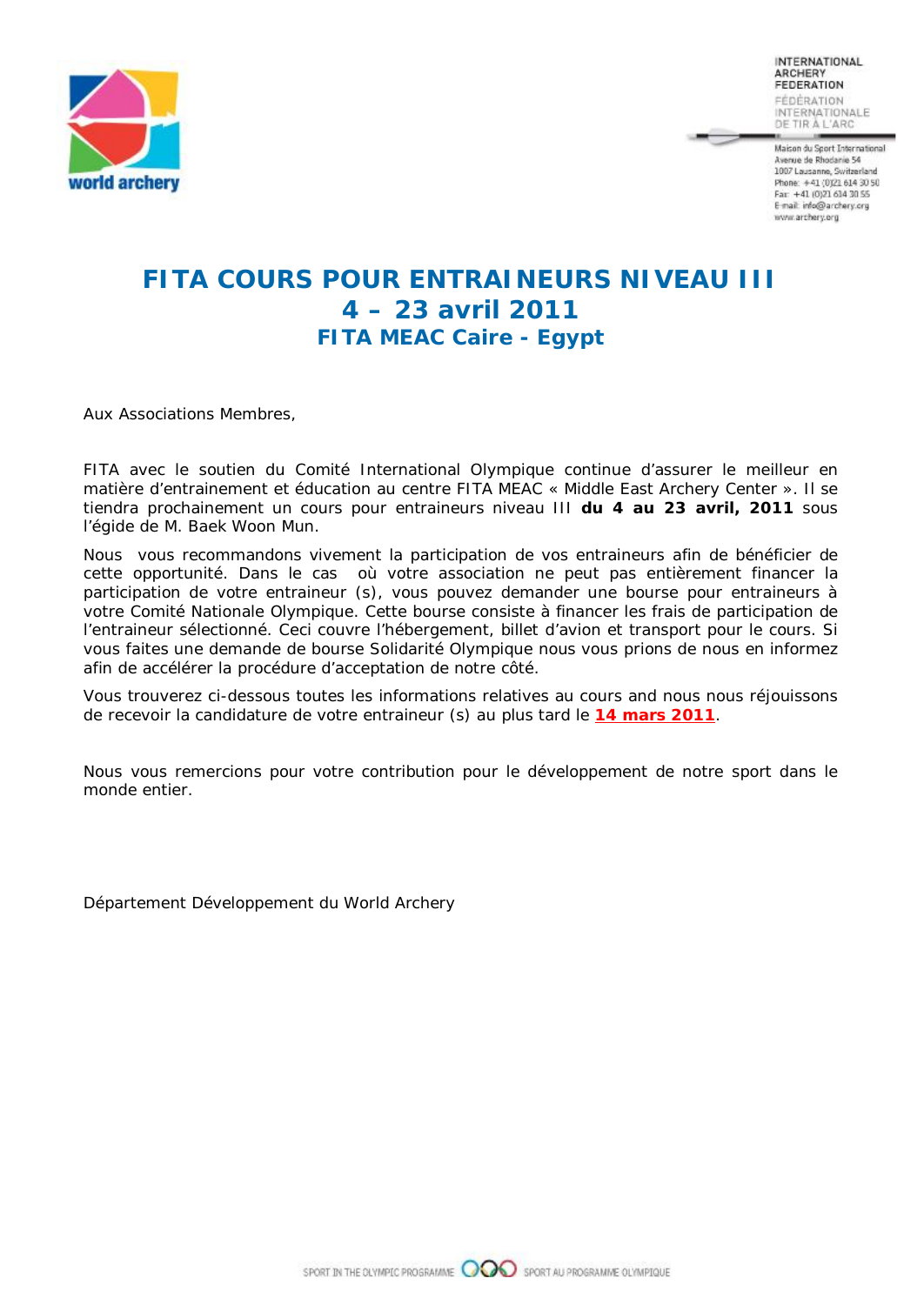

Maison du Sport International Avenue de Rhodanie 54 1007 Lausanne, Switzerland Phone: +41 (0)21 614 30 50 Fax: +41 (0)21 614 30 55 E-mail: info@archery.org www.archery.org

#### **Objectif**

L'objectif principal de cette formation spécifique est améliorer la connaissance et le savoir-faire des candidats de manière individuelle et personnalisée par l'enseignement direct de l'expert M. Mun Baek Woon. En retour vos experts enseignerons vos archers afin d'élever le niveau compétitif au niveau national.

#### **Partenaires**

Les partenaires FITA pour ce projet sont:

• La Solidarité Olympique et les Comités Nationaux Olympiques

#### **Description**

Permettre aux entraineurs d'améliorer leurs connaissances à travers un cours niveau III en bénéficiant d'un cadre idéal pour l'entrainement et des infrastructures au point de la technologie. Le centre FITA MEAC se trouve au Caire, Egypte.

#### **Bénéficiaires**

Les pays éligibles pour ce cours sont: Toutes les Associations Membres qui sont en bons termes avec la FITA et à jour quant aux cotisations annuelles.

Les Associations Membres qui sont prioritaires sont:

- o Qui ont un plan de développement et un programme équitable
- o Qui ont une procédure de sélection de leurs entraineurs mesurable et qu'il n'a pas de conflit.
- o Seuls les associations membres qui n'ont pas eu de violations en anti-dopage les deux dernières années seront prises en considération.

**Le profil de l'entraineur éligible pour ce cours est:** 

- **Expérience de niveau I et II ou équivalent**
- **Dossier complet ; CV sportif et copie de passeport**
- **Qui a l'expérience des tournois nationaux**
- **Egalité des sexes: La FITA encourage vivement les Associations Membres à respecter l'égalité des sexes (homme/femme) à participer à nos formations.**

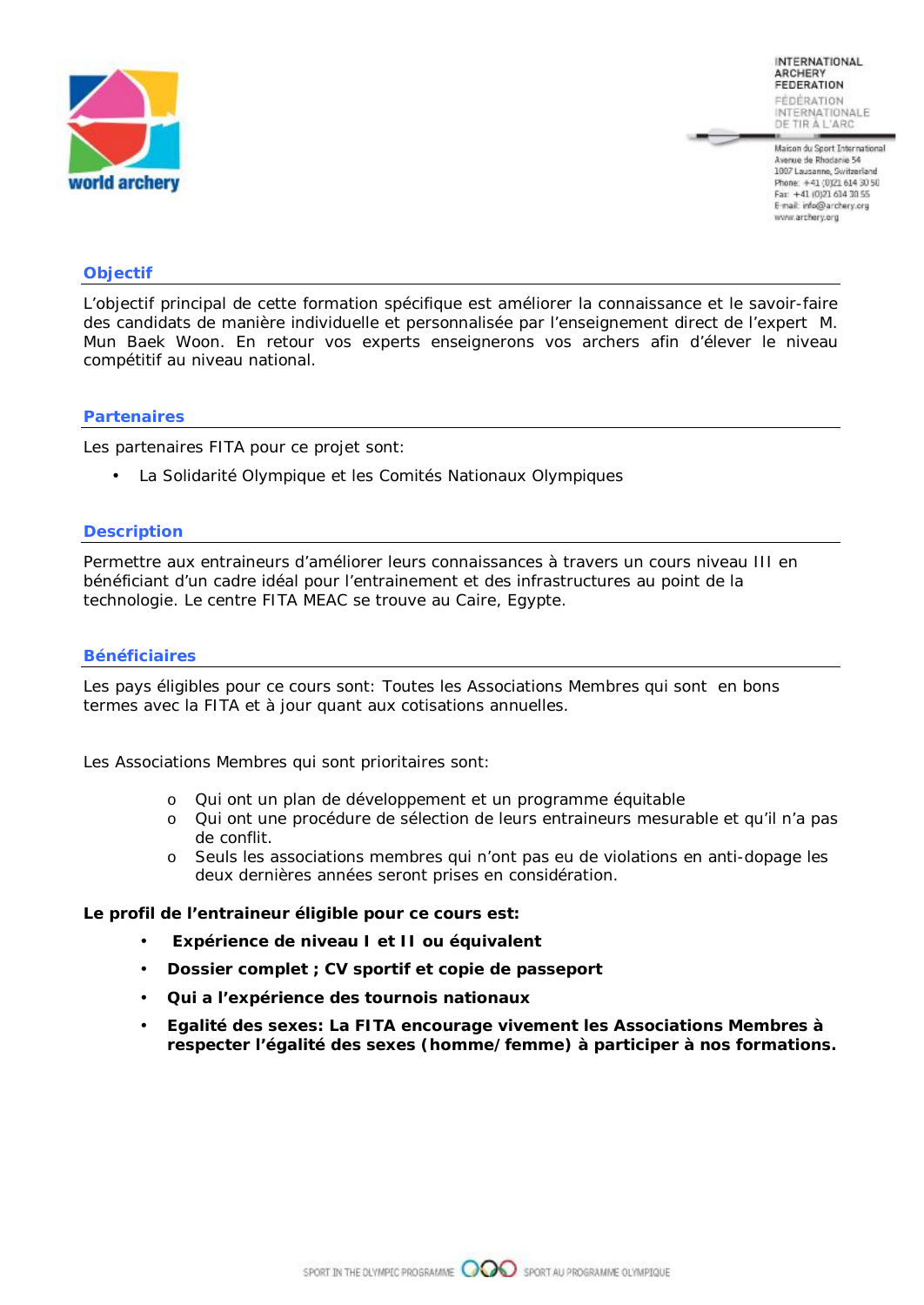

Maison du Sport International Avenue de Rhodanie 54 1007 Lausanne, Switzerland Phone: +41 (0)21 614 30 50 Fax: +41 (0)21 614 30 55 E-mail: info@archery.org www.archery.org

#### **Frais lies à la formation**

Les frais approximatifs de la formation au centre FITA MEAC pour une personne sont:

| Hébergement (3 repas inclus) en Euros: | Euros 900.- pour 20 jours en chambre simple   |
|----------------------------------------|-----------------------------------------------|
| simple 45.-/ double 30.- / triple 25.- |                                               |
| Vol selon pays d'origine               | <b>Inconnu</b>                                |
| Aller/retour aéroport                  | <b>Euros 50.-</b>                             |
| Argent de poche                        | (estimation) 200.- à 300.- Euros pour 20jours |
|                                        |                                               |

*\*Les repas sont inclus dans le prix de l'hébergement* 

**Procédure et dates importantes** 

21 février 2011: Annonce aux Associations Membres

14 mars 2011: Délai d'inscription

**21 mars 2011: Allocation des bourses** *(\*Les lettres d'invitations pour l'obtention de VISA pour l'Egypte seront émises par le Département Développement FITA. Nous vous prions de nous informer si vous en avez besoin)* 

Vous êtes cordialement invités à soumettre vos dossiers de candidatures au Département Développement de la FITA au plus tard le **14 mars 2011** à **Madame Deqa Niamkey**; **[dniamkey@archery.org](mailto:dniamkey@archery.org)**

*L'information ci-dessous n'est pas traduite en français car tous les cours au FITA MEAC sont en anglais. Il est important que le (a) candidat (e) ait un*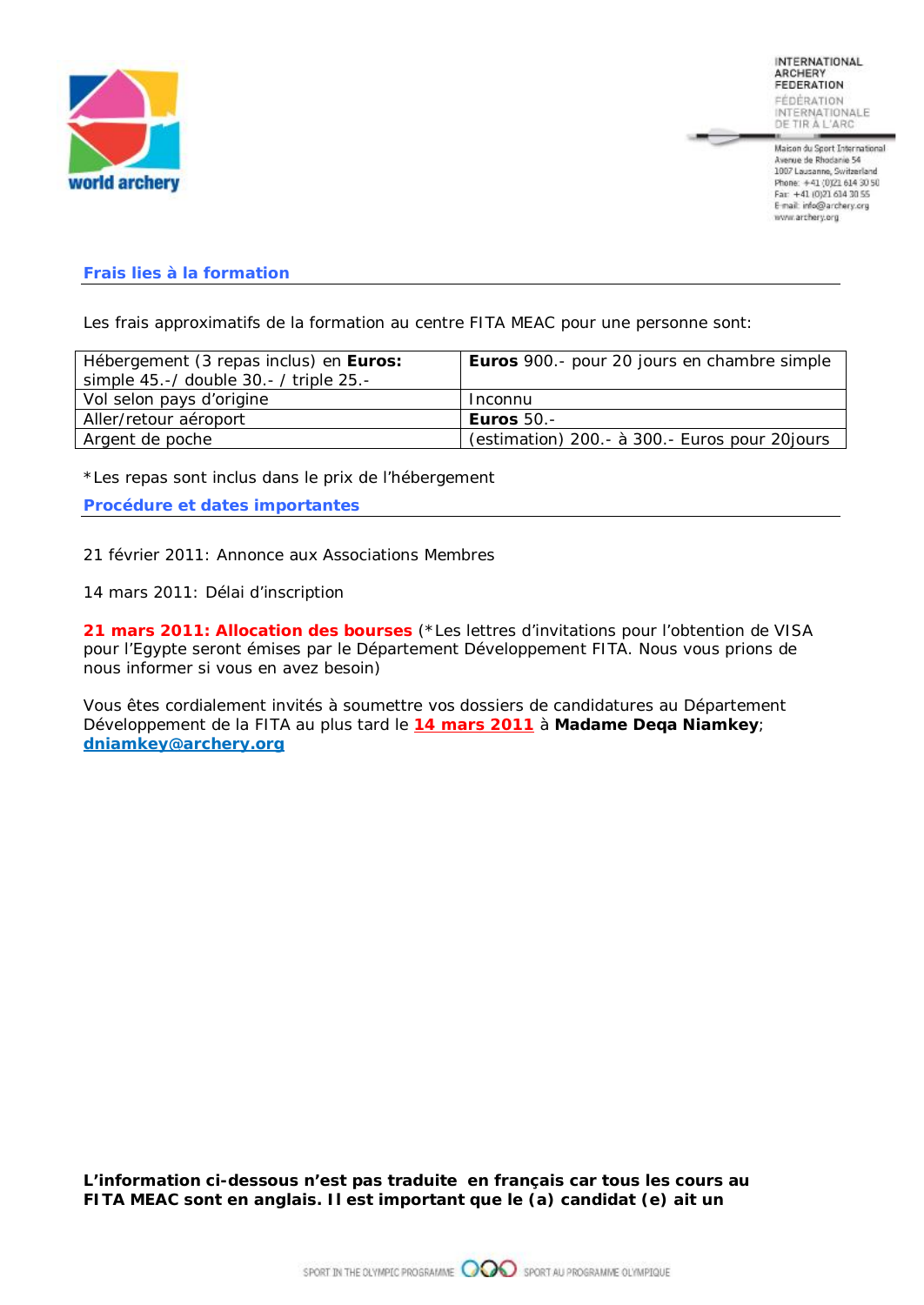

**INTERNATIONAL** ARCHERY<br>FEDERATION FÉDÉRATION INTERNATIONALE

Maison du Sport International Avenue de Rhodanie 54<br>1007 Lausanne, Switzerland Phone: +41 (0)21 614 30 50<br>Fax: +41 (0)21 614 30 56<br>E-mail: info@archery.org www.archery.org

*minimum de connaissance en anglais. Dans le cas contraire, nous suggérons au participant de nous prévenir à l'avance afin de trouver une solution adéquate.* 

### **1. General Information**

**Place** FITA Middle East Archery Centre Wadi Degla Sporting Club 4th district Zahraa El Maadi Cairo Egypt

**Dates** 4 au 23 April 2011

**Teaching curriculum** FITA Coaches Manual – level 3

**Expert** Coach FITA MUN Baek Woon

## **2. Curriculum**

**Equipment control (4 days)** 

- **a. Bow Centershot**  Setting bow centershot Press button on the arrow Tiller high
- **b. Each equipment function Stabilizers** Extender
- **c. Making string**  String strand & servings Knocking point and center serving
- **d. Bow tuning** Bare shaft test with Paper test 18m/30m test

**Shooting Skills with Practice (2 weeks)** 

- **a. Stance**  Stand up straight with equal balance on both feet. The knees should be relaxed.
- **b. Hook**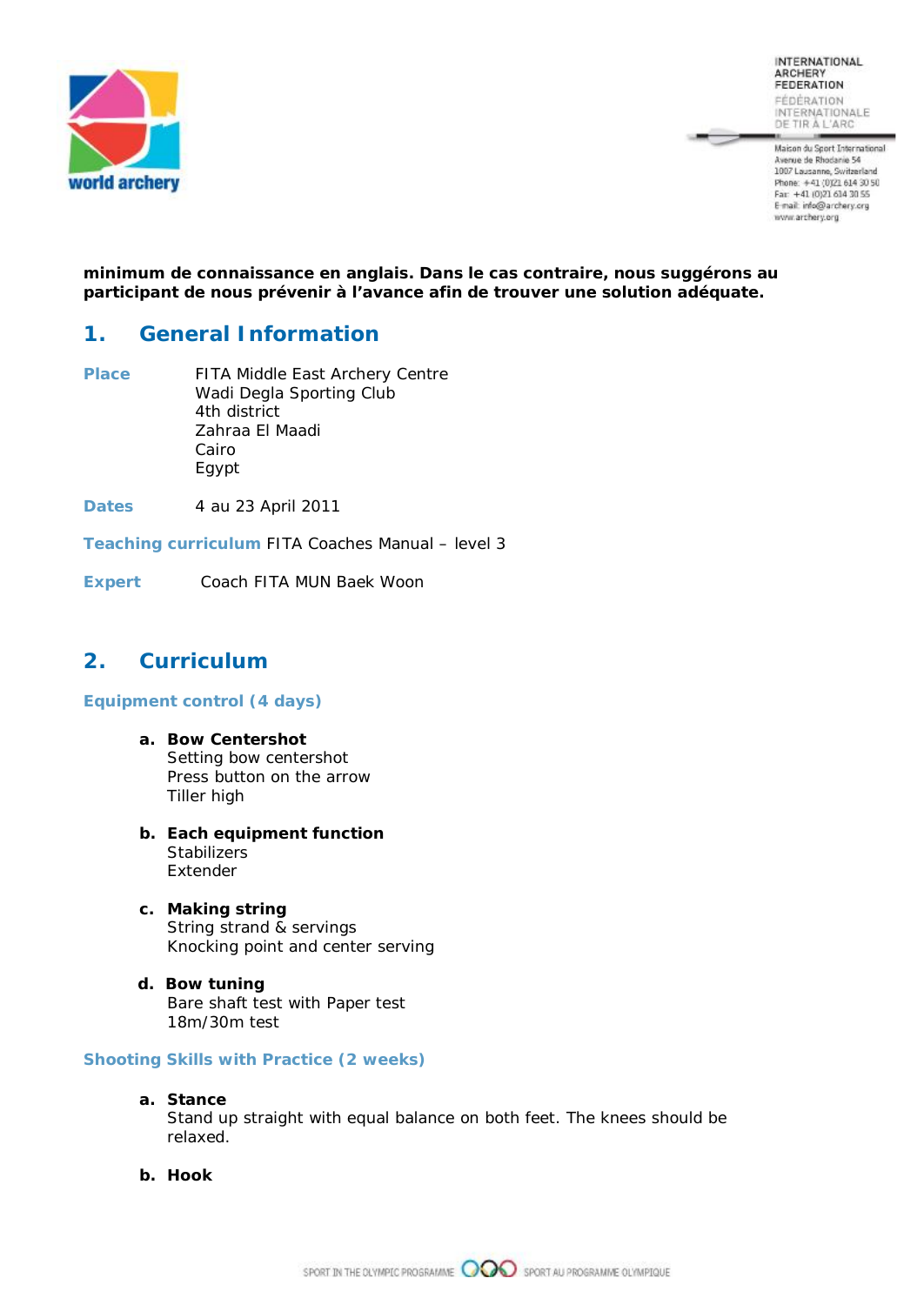

Maison du Sport International Avenue de Rhodanie 54 1007 Lausanne, Switzerland Phone: +41 (0)21 614 30 50 Fax: +41 (0)21 614 30 55 E-mail: info@archery.org www.archery.org

Place your fingers on the string with a deep hook, little past the first joint of the fingers with a relaxed hook

#### **c. Grip**

Do so that it is fixed and keeps force direction that stabilizes. Once you have tension on the string put your bow hand properly in the bow grip. Angle the bow hand fingers at about 45 degrees.

#### **d. Set up**

Keep both hands as relaxed as possible.

#### **e. Pre-Draw**

When raising the bow, put the sight pin above the target and set your bow shoulder properly. Keep the bow hand and drawing hand relaxed.

#### **f. Draw**

Draw with a continuous motion, but slow down a lot from the anchor for getting the clicker. Keep the hand relaxed. If the sight pin is just above the target, it will gradually drop down to the center by gravity. Go from the starting point of anchor as close to a direct line as possible.

#### **g. Anchor**

Put the string firmly against the chin, and lay the index finger up against the jaw line. Touch the nose with the string very lightly.

#### **h. Aiming & concentration**

Focus on the target, not the sight pin. Let the pin floating around in the gold or near it, while using continuous motion to come through the clicker.

#### **i. Release**

Keep the bow hand relaxed and keep reaching towards the target. The more relaxed the drawing fingers are, the less horizontal string movement there will be. Focus on the back tension

#### **j. Follow through**

Keep the release fingers close your neck while still reaching to the target. Keep your back tension good and strong until the arrow hits the target. Focus on the target throughout shot sequence.

### **4. Evaluation**

- **a.** Each candidate will have to prepare and conduct a coaching session during which he/she will teach a shooting skill of his/her choice. The candidate will have to give the preparation plan of the entire session to the Jury. The jury will ask to conduct the main part of the session during about 20 minutes. 10 minutes of discussion will follow between the jury and the candidate.
- **b.** Successful candidates will receive a FITA Coaching Certificate.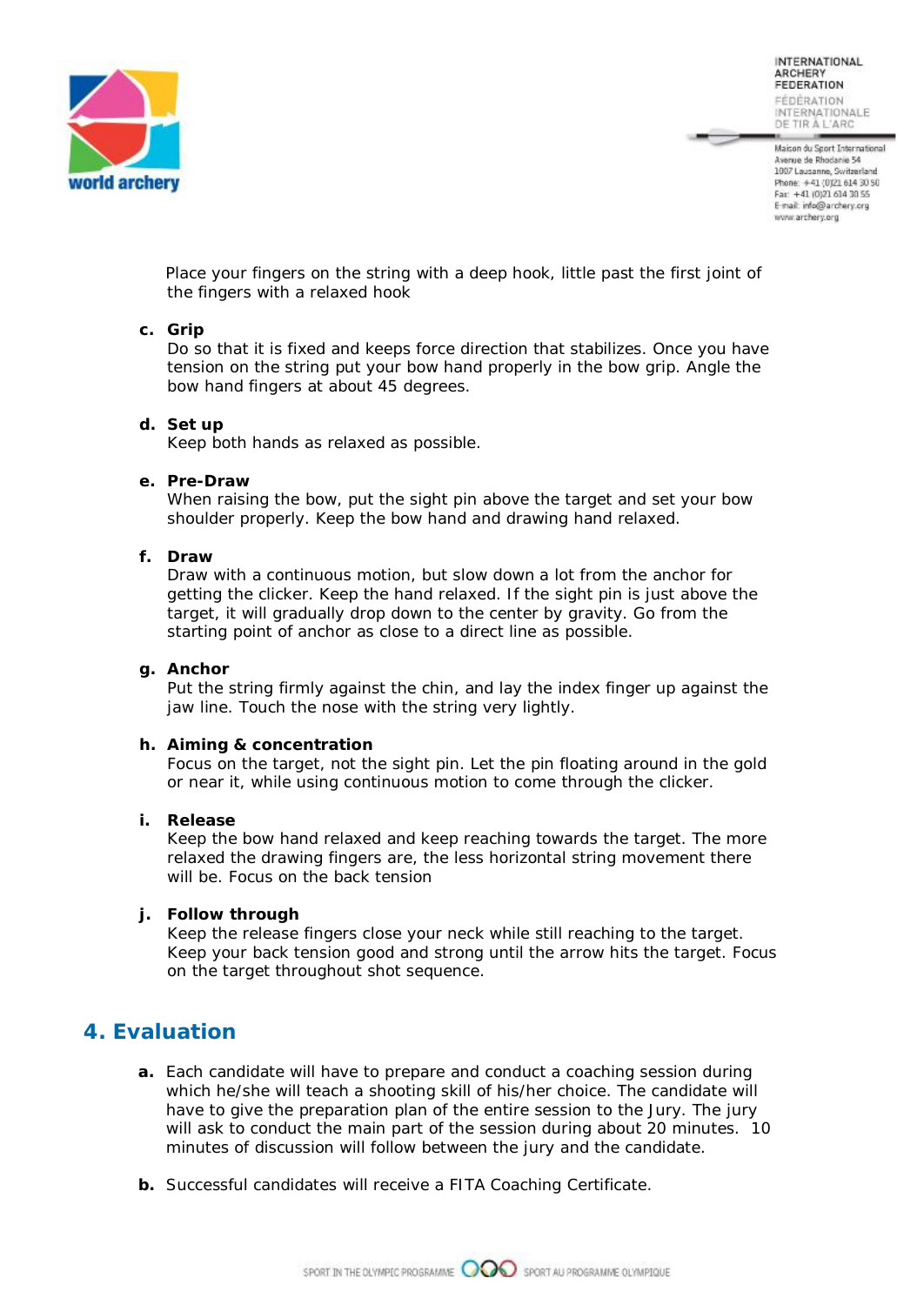

INTERNATIONAL<br>ARCHERY<br>FEDERATION FÉDÈRATION<br>INTERNATIONALE<br>DE TIR À L'ARC

**A** 

Maison du Sport International<br>
Avenue de Rhodanie 54<br>
1007 Lausanne, Switzerland<br>
Phone: +41 (0)21 614 30 50<br>
Fan: +41 (0)21 614 30 55<br>
E-mail: info@archery.org<br>
www.archery.org

- **c.** Demonstration for the basic bow drawing step performance.
- **d.** Equipment repairing and setting (Bow center shot with arrow with bow)

# **5. Timetable**

| Time            | <b>Detail of Education</b>     |
|-----------------|--------------------------------|
| $09:20 - 09:30$ | Meeting                        |
| $09:30 - 10:30$ | <b>Education with Exercise</b> |
| $10:30 - 10:50$ | <b>Break</b>                   |
| $10:50 - 11:50$ | <b>Education with Exercise</b> |
| $11:50 - 12:00$ | <b>Break</b>                   |
| $12:00 - 13:00$ | <b>Education with Exercise</b> |
| $13:00 - 15:00$ | Lunch break                    |
| $15:00 - 16:30$ | <b>Education with Exercise</b> |
| $16:30 - 17:00$ | <b>Break</b>                   |
| $17:00 - 18:30$ | <b>Education with Exercise</b> |

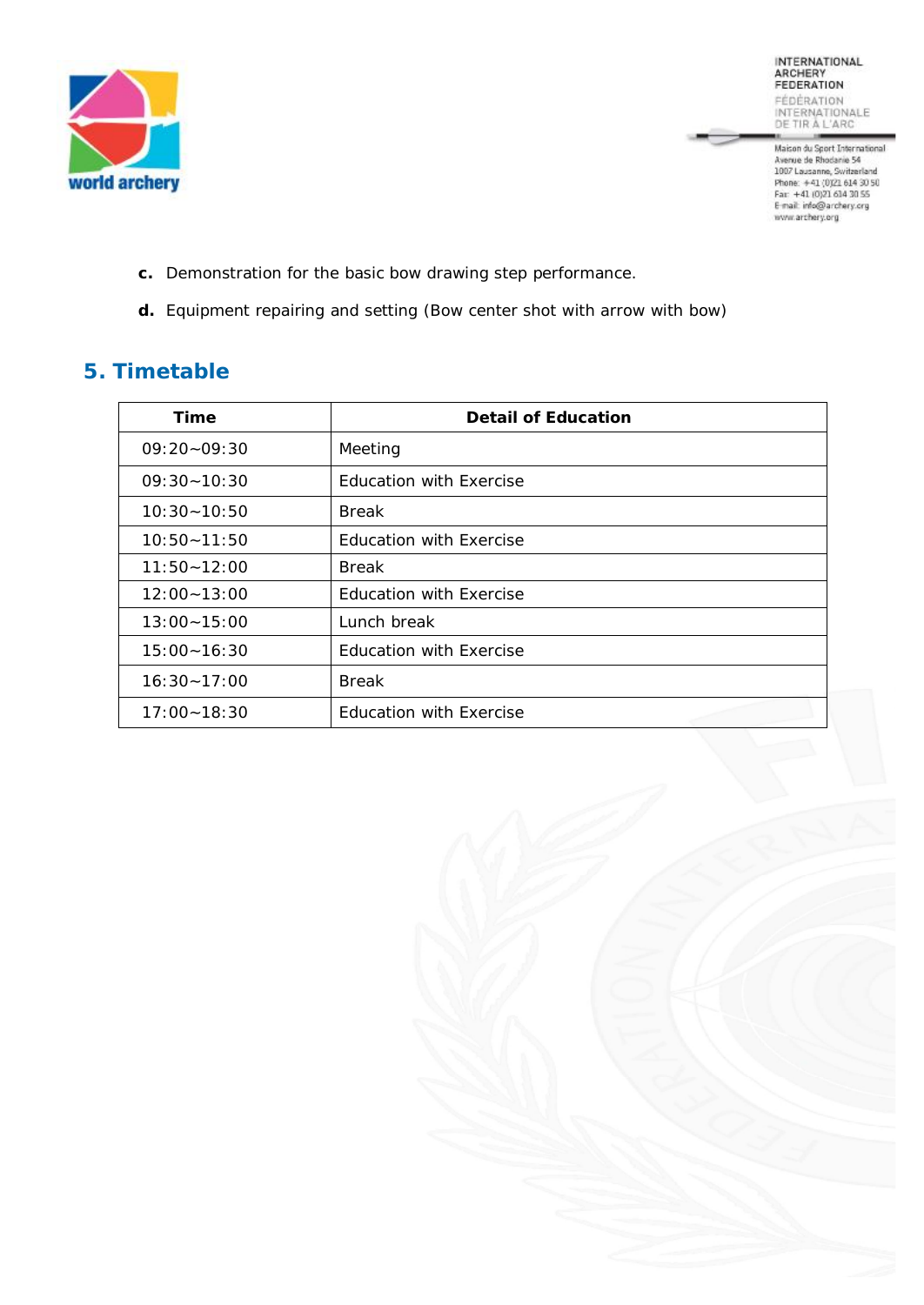

Maison du Sport International Avenue de Rhodanie 54 1007 Lausanne, Switzerland Phone: +41 (0)21 614 30 50 Fax: +41 (0)21 614 30 55 E-mail: info@archery.org www.archery.org

# **FITA COACHES COURSE LEVEL III 4 –23 April 2011 FITA MEAC Cairo - Egypt**

Dear Member Association,

FITA with the support of the International Olympic Committee continues to provide the best coaching and training at the FITA MEAC "Middle East Archery Center". The MEAC will be hosting a coaches' course, level III **from 4 to 23 April 2011** under the expertise of Coach Baek Woon Mun.

We highly recommend for your coaches to benefit of this educational opportunity and if your association cannot completely finance the participation of your coach (es), you may obtain an Olympic Solidarity coaches scholarship through your National Olympic Committee.

The scholarship consists in financing the selected coach (es) participation, airfare, accommodation and transportation for the course. If you apply for an Olympic Solidarity Coaches Scholarship, please inform us, so that we can "speed up" the application at our end.

You will find here below all details related to the course participation and we look forward in receiving the name (s) coach (es) no later than **14 March 2011**.

Thank you for your contribution in developing archery worldwide.

World Archery Development Department

SPORT IN THE OLYMPIC PROGRAMME **OCOO** SPORT AU PROGRAMME OLYMPIQUE

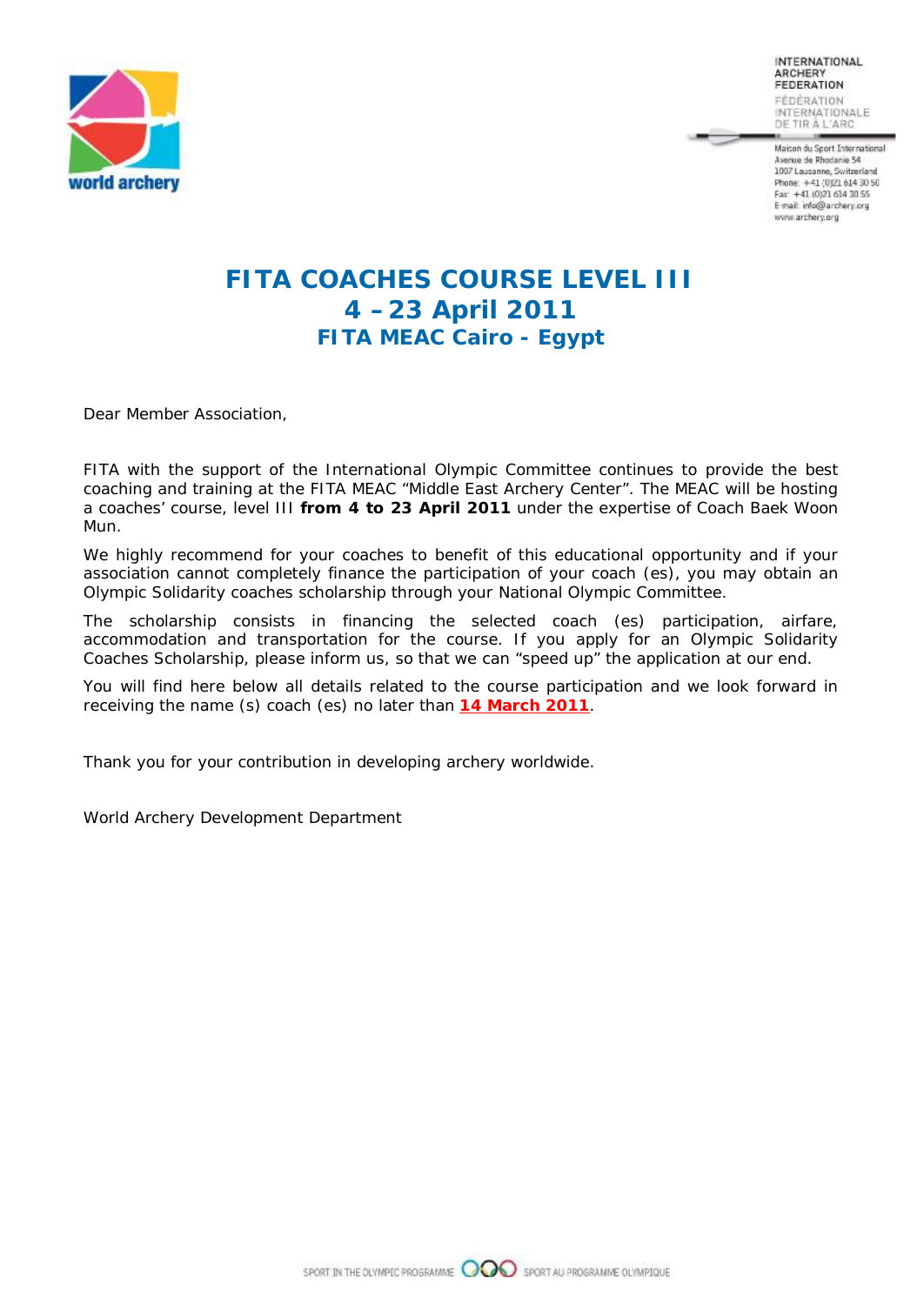

Maison du Sport International Avenue de Rhodanie 54 1007 Lausanne, Switzerland Phone: +41 (0)21 614 30 50 Fax: +41 (0)21 614 30 55 E-mail: info@archery.org www.archery.org

#### **Objective**

To improve the coaching methods and knowledge of your national coaches so in return they will train archers. Additionally FITA wishes for developing countries to raise their level of competition.

#### **Partners**

FITA partners for this project will be:

• Olympic Solidarity and National Olympic Committees

#### **Description**

Attend a coaches course and access excellent coaching and training facilities, at the FITA Middle East Archery Centre established in Cairo (Egypt), allowing these coaches to improve their skills.

#### **Beneficiaries**

The countries eligible are: All FITA Member Associations that are in good standing with FITA and that are up to date with their annual membership fees.

Priority will be given to:

- o To countries with an Archery development plan and fair play programmes.
- o Member associations that will select the coach (es) based on a system that is measurable and where no dispute exists on the selection mechanism.
- $\circ$  Only member associations that have a clean record in the last two years in terms of doping violations will be taken into consideration.

**The profile of the coach (es) eligible for this project is as follows**:

- **Coach (es) with a level I & II experience.**
- **Coaches who return a complete CV, scanned photo and passport copy**
- **Coach (es) who participated at national archery events.**
- **Gender equity: FITA encourages a balanced participation of female and male coaches.**

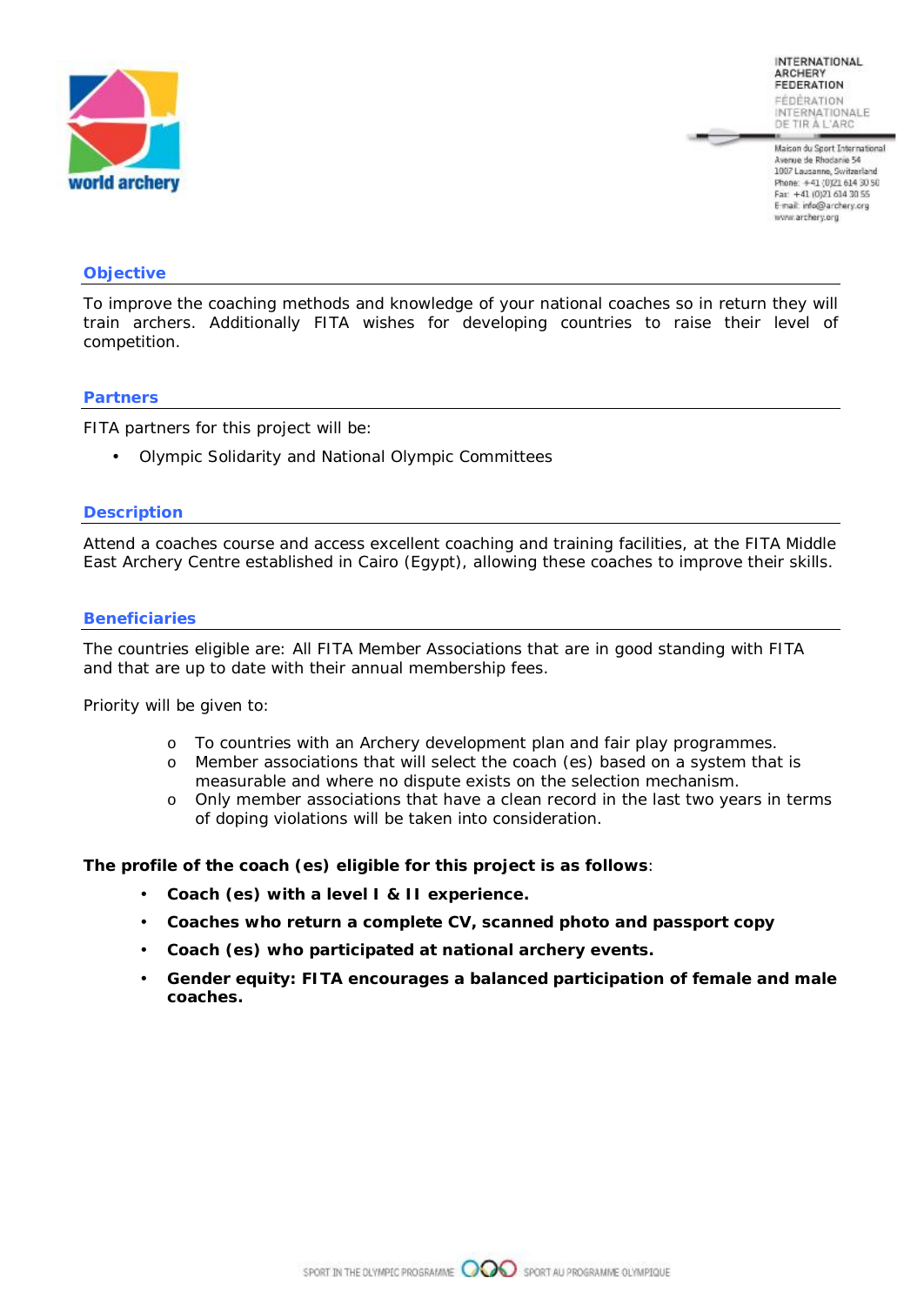

Maison du Sport International Avenue de Rhodanie 54 1007 Lausanne, Switzerland Phone: +41 (0)21 614 30 50 Fax: +41 (0)21 614 30 55 E-mail: info@archery.org www.archery.org

#### **Expenses**

The approximate expenses' for twenty days **coaches' course per person** at the FITA Middle East Archery Training Centre are:

| Accommodation cost is Euros: single 45.-/<br>double 30.- Euros / triple 25.- Euros | Euros 900.- for 20 days in a double room      |
|------------------------------------------------------------------------------------|-----------------------------------------------|
| Average Flight cost                                                                | Depends on origin                             |
| Round trip from-to the Airport                                                     | Euros 50.-                                    |
| Miscellaneous/pocket money (not                                                    | (estimation) 200.- to 300.- Euros for 20 days |
| mandatory)                                                                         |                                               |

*\*Accommodation includes full boarding and lodging* 

#### **Procedure and Key dates**

21 February 2011: Announcement to all eligible Member Associations

14 March 2011: Deadline for receiving applications

**21 March 2011: Allocation of the scholarships** *(\*invitation letters for VISA application will be issued by FITA Development Department kindly specify that you require one as soon as possible)* 

Therefore FITA Development and Education Department is calling to all FITA Member Associations to submit the applications of coaches with the profile mentioned above **by 14 March 2011.**

Kindly submit your applications to the FITA Development and Coaching Department: [dniamkey@archery.org](mailto:dniamkey@archery.org)

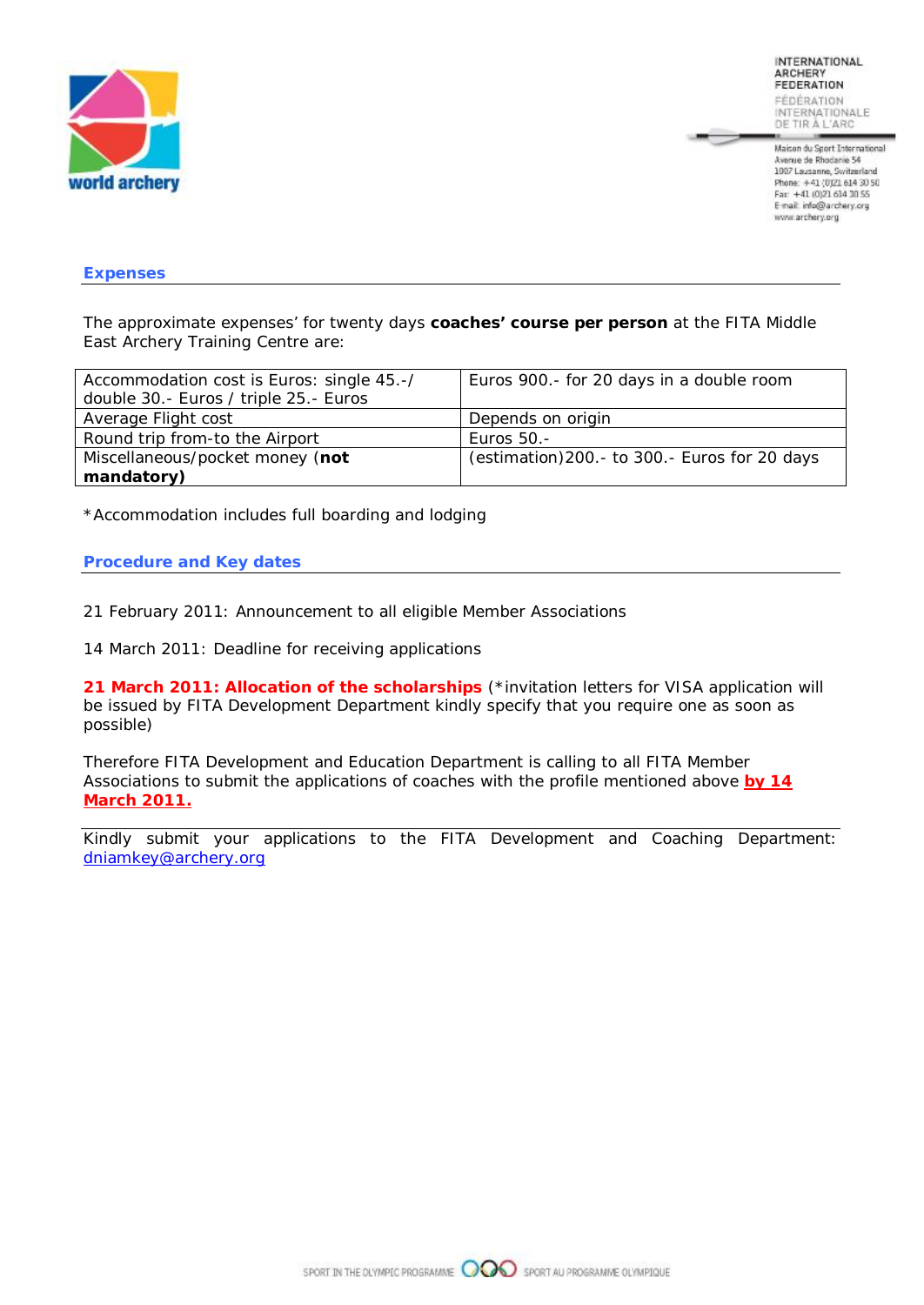**INTERNATIONAL** ARCHERY<br>FEDERATION FÉDÉRATION INTERNATIONALE

Maison du Sport International Avenue de Rhodanie 54<br>1007 Lausanne, Switzerland Phone: +41 (0)21 614 30 50<br>Fax: +41 (0)21 614 30 56<br>E-mail: info@archery.org www.archery.org



## **1. General information**

- **Place** FITA Middle East Archery Centre Wadi Degla Sporting Club 4th district Zahraa El Maadi Cairo Egypt
- **Dates** 20 June to 3 July 2010
- **Teaching Curriculum**  FITA Coaching Manuals - Level 3
- **Course Conductor**  FITA Coach MUN Baek Woon

## **2. Curriculum**

#### **Equipment Control (4 days)**

- **a. Bow Centershot**  Setting bow centershot Press button on the arrow Tiller high
- **b. Each equipment function Stabilizers** Extender
- **c. Making string**  String strand & servings Knocking point and center serving
- **d. Bow tuning** Bare shaft test with Paper test 18m/30m test

#### **Shooting Skills with Practice (2 weeks)**

**a. Stance** 

Stand up straight with equal balance on both feet. The knees should be relaxed.

**b. Hook** 

Place your fingers on the string with a deep hook, little past the first joint of the fingers with a relaxed hook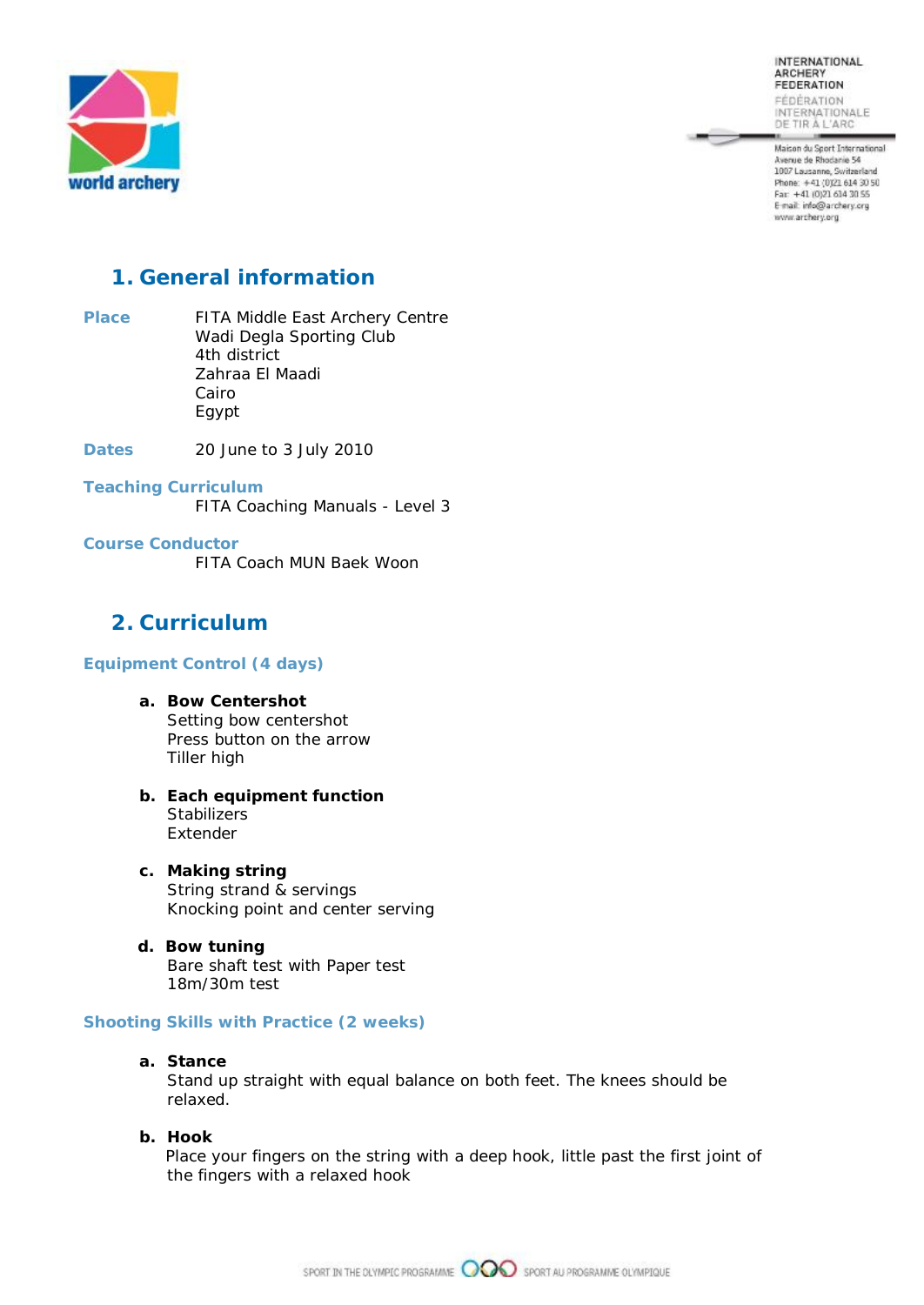

Maison du Sport International Avenue de Rhodanie 54 1007 Lausanne, Switzerland Phone: +41 (0)21 614 30 50 Fax: +41 (0)21 614 30 55 E-mail: info@archery.org www.archery.org

#### **c. Grip**

Do so that it is fixed and keeps force direction that stabilizes. Once you have tension on the string put your bow hand properly in the bow grip. Angle the bow hand fingers at about 45 degrees.

#### **d. Set up**

Keep both hands as relaxed as possible.

#### **e. Pre-Draw**

When raising the bow, put the sight pin above the target and set your bow shoulder properly. Keep the bow hand and drawing hand relaxed.

#### **f. Draw**

Draw with a continuous motion, but slow down a lot from the anchor for getting the clicker. Keep the hand relaxed. If the sight pin is just above the target, it will gradually drop down to the center by gravity. Go from the starting point of anchor as close to a direct line as possible.

#### **g. Anchor**

Put the string firmly against the chin, and lay the index finger up against the jaw line. Touch the nose with the string very lightly.

#### **h. Aiming & concentration**

Focus on the target, not the sight pin. Let the pin floating around in the gold or near it, while using continuous motion to come through the clicker.

**i. Release** 

Keep the bow hand relaxed and keep reaching towards the target. The more relaxed the drawing fingers are, the less horizontal string movement there will be. Focus on the back tension

#### **j. Follow through**

Keep the release fingers close your neck while still reaching to the target. Keep your back tension good and strong until the arrow hits the target. Focus on the target throughout shot sequence.

### **4. Evaluation**

- **a.** Each candidate will have to prepare and conduct a coaching session during which he/she will teach a shooting skill of his/her choice. The candidate will have to give the preparation plan of the entire session to the Jury. The jury will ask to conduct the main part of the session during about 20 minutes. 10 minutes of discussion will follow between the jury and the candidate.
- **b.** Successful candidates will receive a FITA Coaching Certificate.
- **c.** Demonstration for the basic bow drawing step performance.
- **d.** Equipment repairing and setting (Bow center shot with arrow with bow)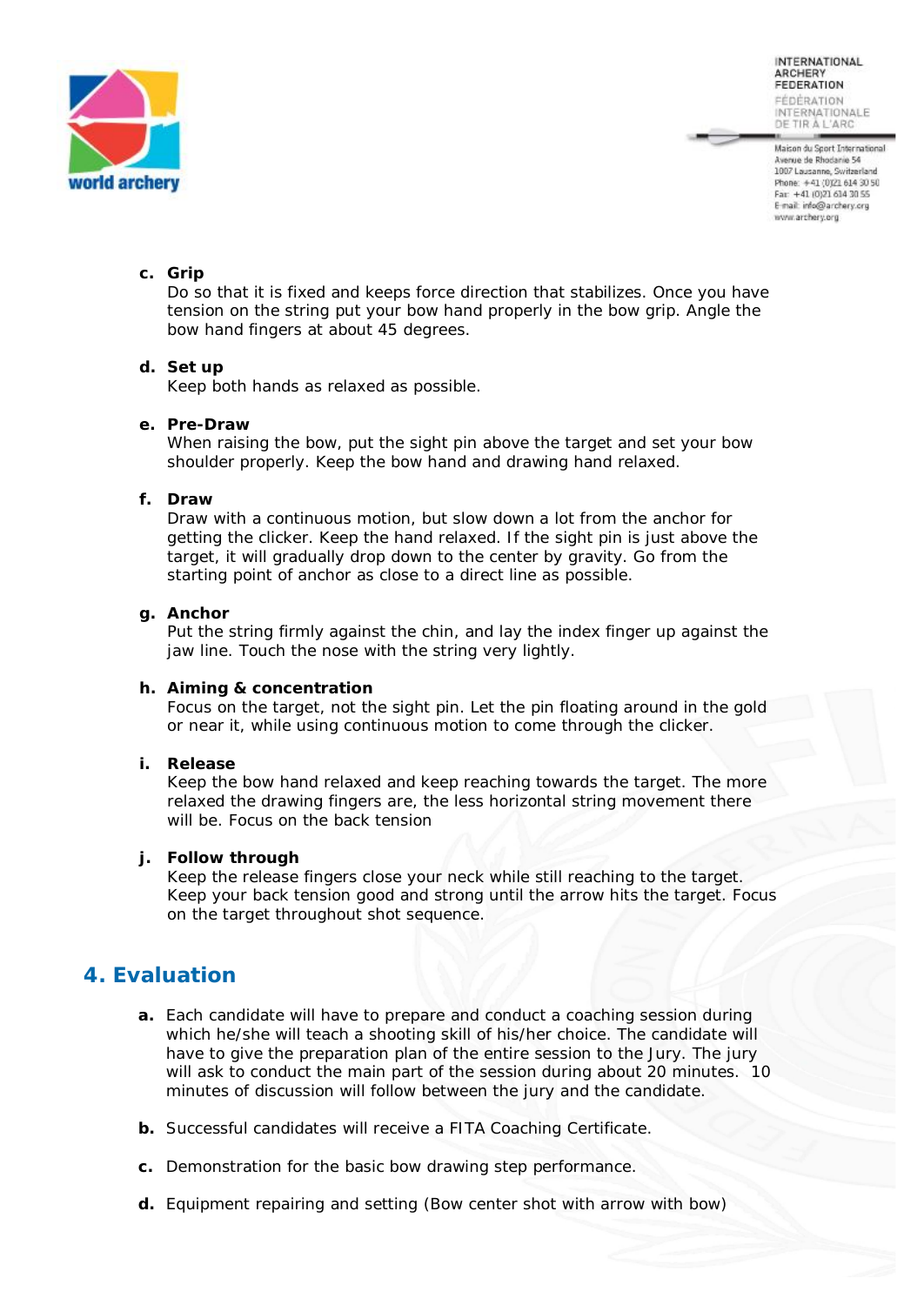

INTERNATIONAL<br>ARCHERY<br>FEDERATION **FÉDÉRATION<br>INTERNATIONALE**<br>DE TIR À L'ARC

ļ

DE FIR A L ARC<br>Maison du Sport International<br>Avenue de Rhodanie 54<br>1007 Lausanne, Switzerland<br>Pone: +41 (0)21 614 30 50<br>Fan: +41 (0)21 614 30 55<br>E-mail: infe@archery.org<br>www.archery.org

# **5. Timetable**

| Time            | <b>Detail of Education</b>     |
|-----------------|--------------------------------|
| $09:20 - 09:30$ | Meeting                        |
| $09:30 - 10:30$ | <b>Education with Exercise</b> |
| $10:30 - 10:50$ | <b>Break</b>                   |
| $10:50 - 11:50$ | <b>Education with Exercise</b> |
| $11:50 - 12:00$ | <b>Break</b>                   |
| $12:00 - 13:00$ | <b>Education with Exercise</b> |
| $13:00 - 15:00$ | Lunch break                    |
| $15:00 - 16:30$ | <b>Education with Exercise</b> |
| $16:30 - 17:00$ | <b>Break</b>                   |
| $17:00 - 18:30$ | <b>Education with Exercise</b> |